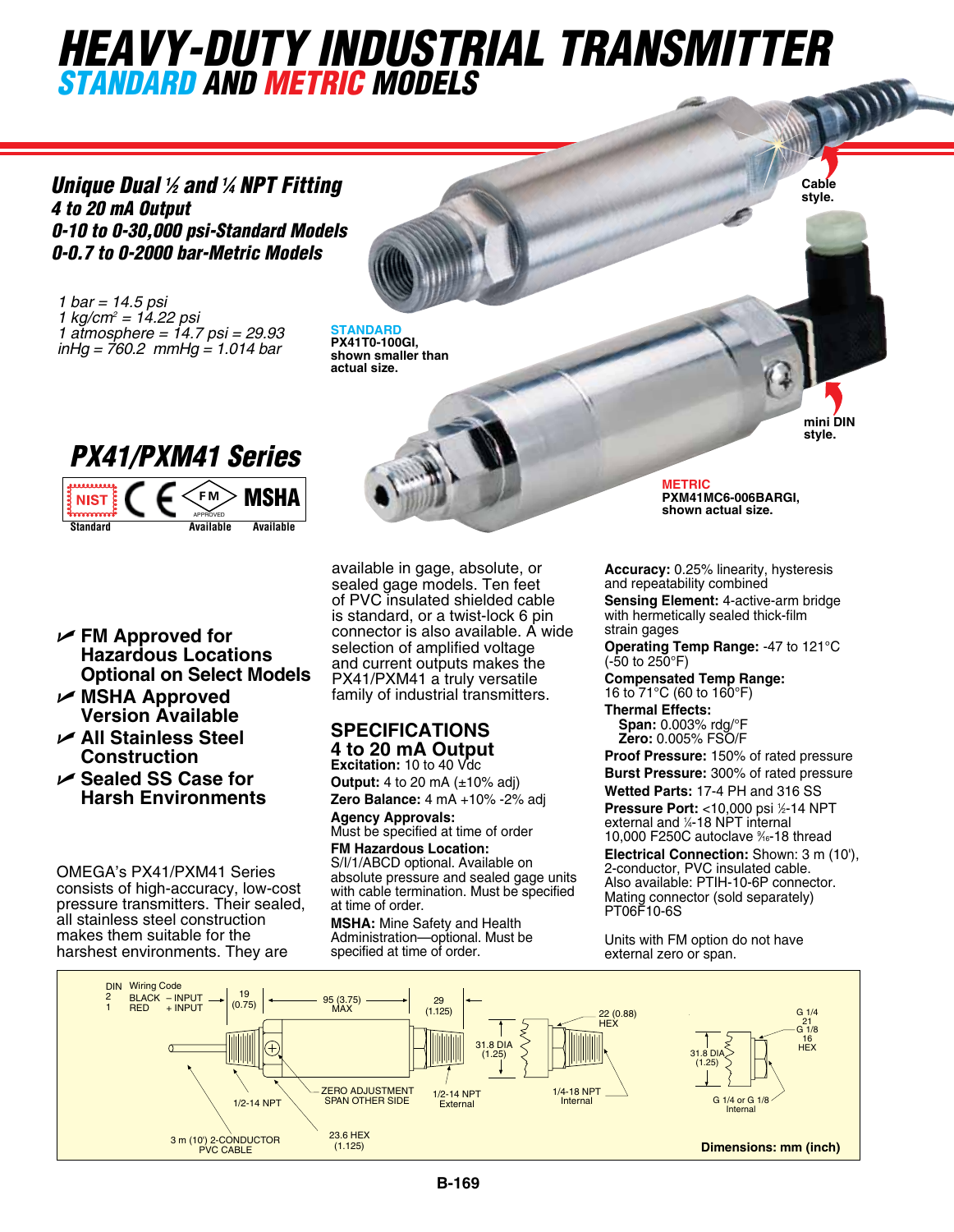### **standard CUSTOM CONFIGURATIONS**

| <b>PX41</b><br><b>PRESSURE</b><br><b>ELECTRICAL</b><br><b>SERIES</b><br><b>PORT</b><br><b>CONNECTION</b><br>[1]<br>[2]                                                                                                                                                                                                                                                                                                                                               | <b>RANGE</b><br>(psi)<br>[3]                                                                                     | <b>UNITS</b><br>[4]                                                                                                                                             | <b>OUTPUT</b><br><b>OPTIONS</b><br>[5]<br>[6]                                                                                                                                                                                                                                                                                                                                                                                                                                                    |
|----------------------------------------------------------------------------------------------------------------------------------------------------------------------------------------------------------------------------------------------------------------------------------------------------------------------------------------------------------------------------------------------------------------------------------------------------------------------|------------------------------------------------------------------------------------------------------------------|-----------------------------------------------------------------------------------------------------------------------------------------------------------------|--------------------------------------------------------------------------------------------------------------------------------------------------------------------------------------------------------------------------------------------------------------------------------------------------------------------------------------------------------------------------------------------------------------------------------------------------------------------------------------------------|
| $C = 4-18$ NPT-M<br>$D = \frac{1}{4} - 18$ NPT-F, no charge<br>$T =$ Dual $\frac{1}{2}$ -14 NPT external<br>$\frac{1}{4}$ -18 NPT internal<br>$K = \frac{7}{6} - 20$ UNF-F<br>$J = \frac{7}{6} - 20$ UNF-M<br>$S = \frac{1}{4}$ HP Tube Fitting<br>$( \ge 10,000 \text{ psi ranges} )$<br>3 m (10') pigtail<br>$\mathbf{0} =$<br>PTIH-10-6P connector<br>$1 =$<br>(or equal, no charge)<br>(not FM approved).<br><b>Mating connector</b><br>(sold separately), order | 010<br>015<br>020<br>025<br>030<br>050<br>075<br>100<br>200<br>300<br>500<br>750<br>1K<br>1.5K<br>2K             | A, G, S<br>A, G, S<br>A, G, S<br>A, G, S<br>A,G,S<br>A, G, S<br>A, G, S<br>A, G, S<br>A, G, S<br>A, G, S<br>A, G, S<br>A, G, S<br>A, G, S<br>A, G, S<br>A, G, S | $5T = 0$ to 5 Vdc output<br><b>FM Hazardous</b><br><b>FM</b><br>$10V = 0.5$ to 10.5 Vdc output<br>Location<br>4 to 20 mA output<br>$10T = 0$ to 10 Vdc output<br>"S" or "A" pres.<br>4 to 20 mA output<br>$I =$<br>only; no zero or<br>span adjustments<br><b>MSHA</b> Mine Safety and<br>Health Admin.<br>0.5 to 5.5 V or 4 to<br>20 mA output.<br>OX<br><b>Cleaned for</b><br>Oxygen use<br>$()$ ft = Optional cable length<br>in feet<br>$t =$ Supplied with $\frac{1}{4}$ " HP tube fitting. |
| PT06F10-6S.<br>$5 =$<br>Lightning-protected amplifier<br>housing<br>(4 to 20 mA model only)<br>mini DIN connector<br>$6 =$<br>Visit us online for additional options, including<br>extended compensated temperatures.                                                                                                                                                                                                                                                | 2.5K<br>3K<br>3.5K<br>5K<br>7.5K<br>10K <sup>†</sup><br>15K <sup>†</sup><br>20K <sup>†</sup><br>30K <sup>+</sup> | A, G, S<br>A, G, S<br>A, G, S<br>A, G, S<br>A, G, S<br>A, G, S<br>A, G, S<br>A,G,S<br>A, G, S                                                                   | To order a custom configuration:<br>1. Select a pressure port<br>2. Select electrical connection<br>3. Select a pressure range<br>4. Select pressure units – Absolute,<br>Gage or Sealed gage<br>5. Select output<br><b>6.</b> Select options and agency approvals                                                                                                                                                                                                                               |

*Ordering Examples: PX41T1-100GI, 100 psi gage pressure transmitter with PTIH-10-6P connector, and 4 to 20 mA output. PT06F10-6S, mating connector (sold separately). PX41T0-1KSI-FM, 1000 psi sealed gage pressure transmitter with 3 m (10') cable, 4 to 20 mA output and FM Approval for Hazardous Locations.* 

#### **metric CUSTOM CONFIGURATIONS**

| <b>PXM41</b><br><b>PRESSURE</b><br><b>ELECTRICAL</b><br><b>SERIES</b><br><b>CONNECTION</b><br><b>PORT</b><br>[2]<br>$\lceil 1 \rceil$<br>$MA = G/B Male$<br>$MB = G/B$ Female<br>$MC = G/4B$ Male<br>$MD = G/4B$ Female<br>$0 = 3$ m (10') cable (std) | <b>RANGE</b><br>(BAR)<br>[3]<br>1.0<br>$\frac{1.6}{2.5}$<br>4.0<br>6.0<br>Α, | <b>UNITS</b><br>-4<br>A, G, S<br>A, G, S<br>A, G, S<br>A, G, S<br><sub>S</sub><br>G,<br>$\frac{10}{16}$<br>-S<br>A, G,<br>A, G, S<br>A, G, S<br>A, G, S<br>25<br>A, G,<br><sub>S</sub><br>A, G, S<br>A, G, S<br>100<br>160<br>A, G, S<br>A, G, S | <b>OUTPUT</b><br>151<br><b>PXM41</b><br>$\geq$ 2.5 bar<br>$<$ 2.5 bar<br>$I = 4$ to 20 mA | <b>OPTIONS</b><br>16<br><b>MSHA</b> = Mine Safety and<br><b>Health Admin</b><br>$OX = Cleaned$ for oxygen<br>use<br>$(m = \text{Optional cable})$<br>length in meters                                                                                       |
|--------------------------------------------------------------------------------------------------------------------------------------------------------------------------------------------------------------------------------------------------------|------------------------------------------------------------------------------|--------------------------------------------------------------------------------------------------------------------------------------------------------------------------------------------------------------------------------------------------|-------------------------------------------------------------------------------------------|-------------------------------------------------------------------------------------------------------------------------------------------------------------------------------------------------------------------------------------------------------------|
| $1 = \overline{PTIH} - 10 - 6P$ connector<br>(or equal, no charge)<br>$6 =$ mini DIN connector<br>Visit us online for additional options, including<br>extended compensated temperatures.                                                              | 40<br>60<br>250<br>400                                                       |                                                                                                                                                                                                                                                  |                                                                                           | To order a custom configuration:<br>1. Select a pressure port<br>2. Select electrical connection<br>3. Select a pressure range<br>4. Select pressure units - Absolute,<br>Gage or Sealed gage<br>5. Select output<br>6. Select options and agency approvals |

*Ordering Examples: PXM41MB0-010BARSI, 10 bar sealed gage pressure transmitter with G1 ⁄8B female connection and 3 m (10') cable termination.*

*PXM41MD1-010BARAI, 10 bar absolute pressure transducer with G1 ⁄4B female connection and twist-lock 6 pin connector. PTS06A-10-6S, mating connector (sold separately).*